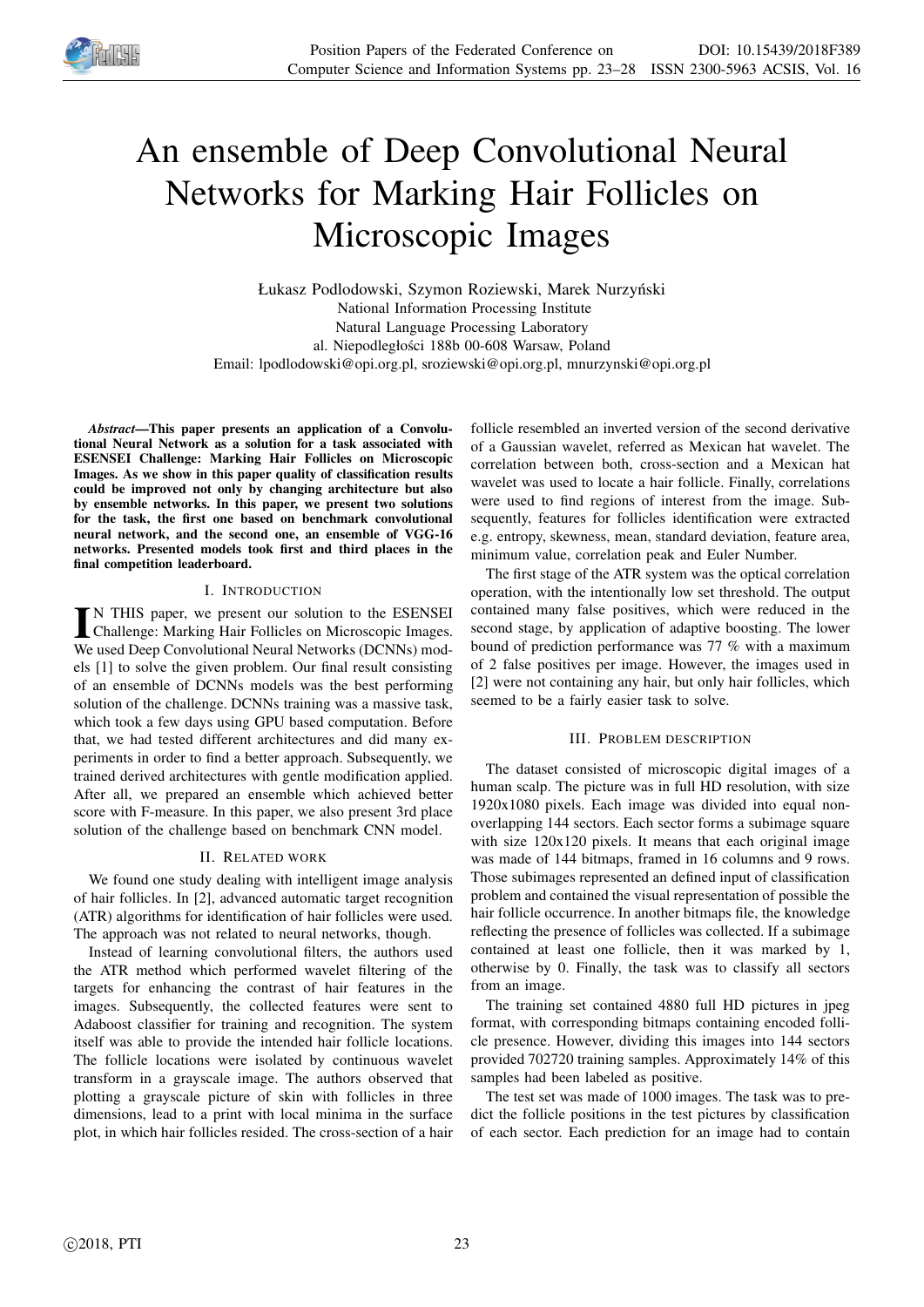144 binary values, concerning 16x9 square areas making one image entity. Finally, 144000 test samples were classified.

#### IV. DATA PROCESSING

## *A. Data preprocessing*

We applied some preprocessing steps in order to improve quality of classification. Those steps were performed on both sets, training and test. We treated all pictures as one channel representing an image in grayscale. We experienced that using 3 color channels was not worth all the effort needed, greatly increasing input data size without significant result improvement. All image data were standardized with respect to the training and test set. Since the images were with size 120x120 pixels, we scaled them to lower resolutions for different models, i.e. 24x24, 36x36 and 48x48 pixels. We were concerned about prediction quality on the sector edges. We also recognized classified that a sector could strongly rely on information from neighbour sectors, i.e. recognizing hair geometry in neighbourhood could provide important information about hair facility occurrence in the analyzed sector. In order to make it more robust, we merged near neighbourhood areas with analyzed subimage, making one larger new input image, to better recognize follicles on the image boundaries. We used a few approaches to this problem, one of them used whole neighbouring sectors. As result, we used area of 9x9 sectors, where classified sector was always in the center of the area. In this way, we created new datasets, with different surrounding cell sizes. The first set was made of images in size 24x24 pixels, joined with their 8 neighbours (also 24x24 px). As a result, we got 72x72 pixels images. We obtained further two datasets, but in this case, we limited the surrounding area by lowering the size of the neighbouring squares by factor 2. Thus, we produced new input images with sizes 72x72 and 96x96 pixels. For the boundary images, when no neighbours were available, we applied images filled with zeros.

#### *B. Data augmentation*

Data augmentation is a very common technique in image classification, used for the training dataset enlargement. What we had to do, was to perform minor alterations of existing images. Those minor changes might be following: translations; rotations; both, horizontal and vertical flipping; zooming or more sophisticated transformation. The neural network would treat such generated picture as a distinct one, and thus benefit from it. "Data augmentation has been shown to produce promising ways to increase the accuracy of classification tasks" [3]. This technique "has played an active role in achieving state-of-the-art results on many vision tasks" [4].

## V. ARCHITECTURE OF NETWORK

We used two different architectures for each solution. In this section, we describe both of them and final models based on a benchmark CNN and an ensemble of deeper CNNs based on VGG-16 architecture. We also want to discuss the problem of damping position information in CNN.

#### *A. Position information in CNN*

As we said, our input data included neighbour sectors which did not represent directly visual information about the classified sector. It was very important to keep information about that signal of hair facility occurrence raised from central sector of input data. CNN could damp this information by their architecture nature. Convolutional filters are applied to the whole image and allow to propagate information about pattern occurrence in the specific area. However, the output of filters is normally processed by pooling layer which makes "mixture" of information from nearest sectors. In the most common approach, the max signal value is chosen from this area. A solution to this problem could be removing pooling layers from a network. However, pooling layers allow to greatly decrease the number of parameters in the network, reducing the size of an analyzed topology of outputs from the previous convolutional layer. This property of pooling is very desired in CNN and allow to greatly simplify model complexity. As shown in [5], in some cases CNN could not include pooling layers and perform parameter reduction by applying a bigger stride of a filter. Whereas, it can perform with similar results as classical CNN architecture with pooling layer. This approach allows keeping pattern occurrence position information through whole signal propagation. However, the bigger stride could also cause skipping some patterns in the analyzed area. Stride-based architecture could also have the problem with generalization made network rigidly associated with input data pattern positions, which in turn, could lead to generalization problem. Based on this information we decided to use average pooling, which does not damp position information from the specific area like max pooling does but make this information as a mixture from neighbour areas which finally provide noised information about pattern occurrence position.

The problem of pattern position also limited possible data augmentation techniques, i.e. shifting could noisy relation between the input and the desired output.

## *B. VGG-16*

We made use of cross-validation to choose better models and to estimate learning rate parameter. Finally, we have experienced that a VGG-16 [6] neural network is outperforming other architectures. We applied many experiments with different dense layers, class weights and image sizes. Besides the architecture, the most important factor, in well-performing prediction, is image size. We have observed that F1-score value grows in general, with image resolution. Higher resolutions lead to better results. On the other hand, increasing image size demands more memory in a graphics card and slows down the training process. Likewise, training of a high-resolution model demands more data in general. Thus, we had to balance all that criteria to build a suited and well-performing model. All in all, we built on top of solution an ensemble model made from four models.

The VGG-16 architecture consisting of 23 layers is shown in the Figure 1.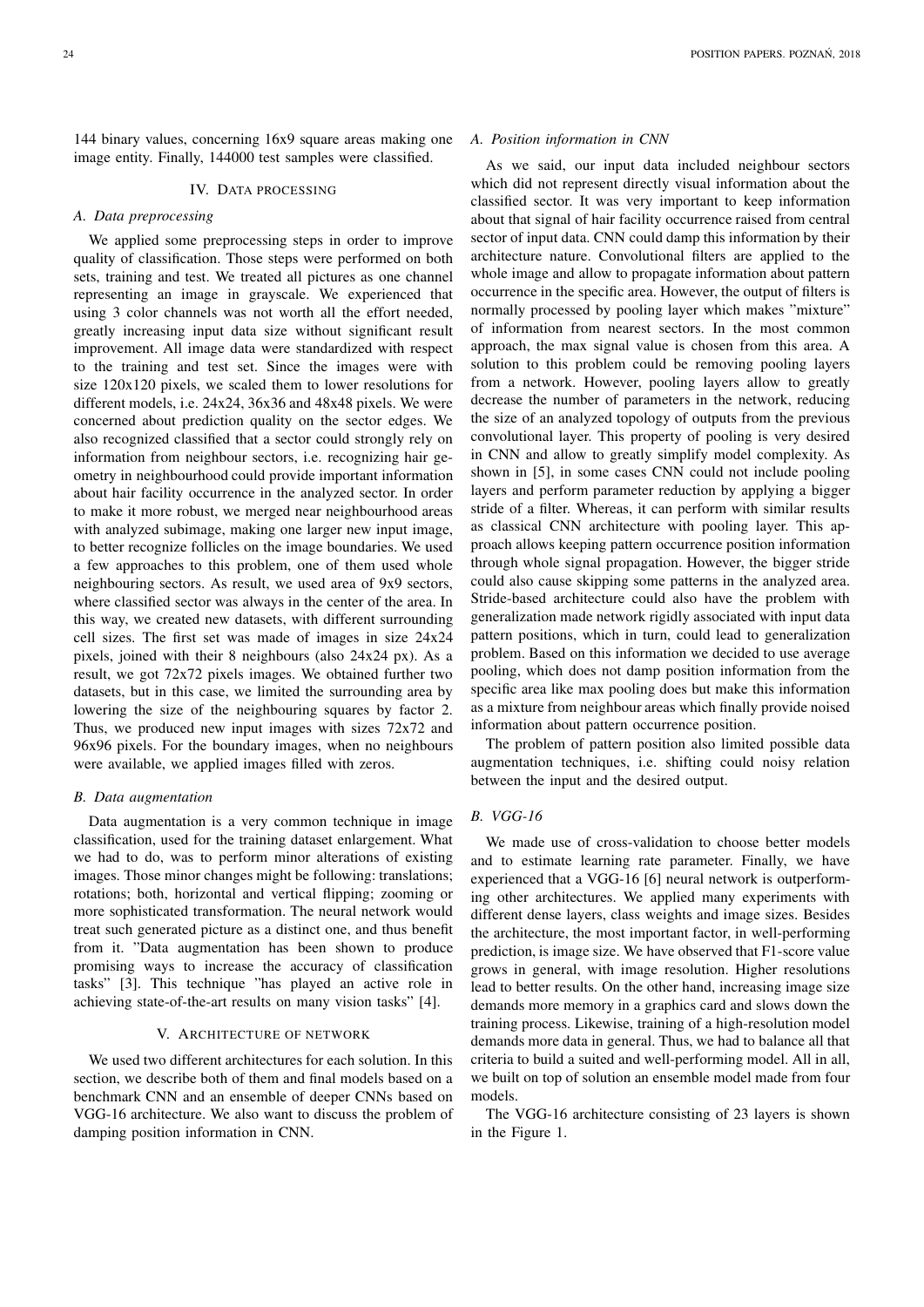

Fig. 1. The architecture of VGG-16 deep convolutional neural network. Different input sizes were used. Before each of convolution and average pooling layers, zero-padding and batch normalization were applied, respectively. After each VGG-16 section, we performed dropout layers to avoid over-fitting. Regarding dense layers, we added dropout and batch normalization after each dense layer.

Instead of max pooling, we used the average, which seemed to perform a bit better. This decision had also analytic background associated with information about pattern position in the image.

We have also modified the number of dense layers, we have four of them. We used dropout to prevent model from overfitting [7] and batch normalization technique [8] to scale and adjust activation functions outputs. Zero padding technique removes unwanted boundary effects. As a loss function, we adapted binary cross-entropy with Adam optimizer for gradient descent optimization.



Fig. 2. The architecture of benchmark CNN used as one of the solutions for a defined problem.

## VI. MODELS

Our solution are based on convolutional neural network which are the state-of-the-art models for many image classification problems[9][10][11]. For training networks, we used Adam optimizer[12] which "has been immensely successful in development of several state-of-the-art solutions for a wide range of problems" [13].

## *A. Training*

We applied the learning rate of 0.005 for all models. We have used Adam optimizer for optimization,  $\beta_1$  and  $\beta_2$  parameters were set close to 1. This method allows to easily adapt to data and model architecture without a rich parametrization. Networks were trained on 90 percentages of data, rest of set was used for model validation. The early stopping technique was used based on a progress of evaluated on validation data F1-score metric value. Network training optimized binary cross-entropy which do not correspond directly to F1 score. However, we could decrease the gap between both optimization goals by manipulation class weights which could allow us to find the balance between optimizing precision and recall. Different strategies were chosen for different networks. Figure 3 presents metrics values during a training process. It is noticeable that shallow network train is more stable, with fewer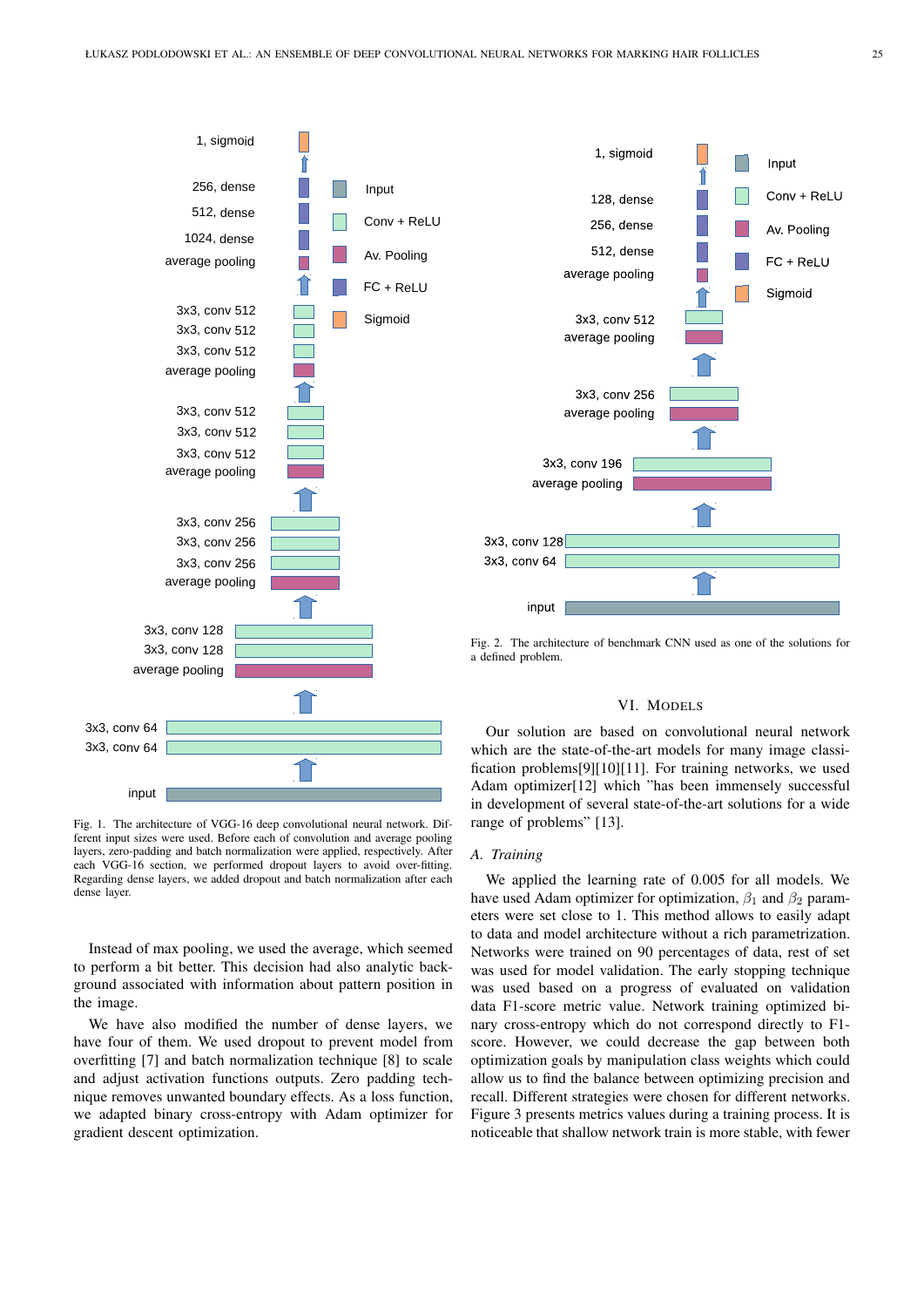outliers points. The mean values of loss functions and f1 scores for models  $m_1, m_2, m_3, m_4$  for both training and validation sets are given in tuples respectively:  $(0.341 \pm 0.052, 0.715 \pm 0.052)$ 0.035) and  $(0.214 \pm 0.026, 0.715 \pm 0.023)$ . One can observe the equality of F1-scores for training and validation sets.

#### *B. Benchmark CNN*

At first, we want to describe CNN architecture which took 3rd place in the competition. For convenience, we will call this model as benchmark CNN. Figure 2 presents the architecture of model. To prevent this network from an overfitting problem, between all convolutional layers we used a dropout with  $p = 0.4$ , for fully connected layers  $p = 0.5$ . Batch normalization allowed to damp too strong signals spikes. This network was processing images with 48x48 pixels representing an area of 9x9 sectors. The classified sector was always in the center of the area. Class weights were fixed as 3 per positive class and 1 per class negative class. This value was adjusted experimentally. In next sections, we will discuss and compare results of this model with an ensemble of VGG-16 networks. In our experiments, we treat the results of this model as a benchmark. The model consists of 2,3 mln trainable parameters.

## *C. DCNN ensemble*

As we stated before, we trained 5 models with respect to the given DCNN architecture in Table 1. As shown in [14] ensemble of CNN could enhance results quality. For convenience, we will call members of ensemble  $m_1, m_2, m_3, m_4, m_5$ .

Our two models  $m_1, m_2$  have 72x72 pixels images on input. The input image construction has been mentioned in Section IV. Basically, one image is taken from 9 original subimages. Those models differ only in class weights. Although there are almost 6 times more negative samples than positive, we found that the class weights 2 or 3 perform better. The first model has class weights 1 and 2, and the second one has 1 and 3, where the first weight is for class 0 and second for class 1. We monitor the training process to not overfit the model, by using early stopping method. We feed the model under training with a validation dataset, in order to stop training if the model performance measured in F1-score is getting lower, while we keep the best performing model at hand. Both of the models contained roughly 17.5 mln trainable parameters each. The validation set was a 10% subset of total training data.

Subsequently, we have a model  $m_3$  with input images 72x72 pixels, but with higher resolution. The central cell is made from 36x36 pixels image. We kept the same setup and applied class weights 1 and 3. This model has the same number of parameters to estimate. The outcome was slightly better than in the previous approach.

In the end, we trained a model  $m_4$  with the highest resolution. The training itself was a massive task. Since we applied the input images with 96x96 pixels, we had to compute values of more than 20 mln parameters. We trained this model like others with using early stopping. But this time we wanted to re-train a new model  $m<sub>5</sub>$  from scratch, with make use of



Fig. 3. Training performance charts, for each models we present both, loss function and F1 score performed on training and validation data sets.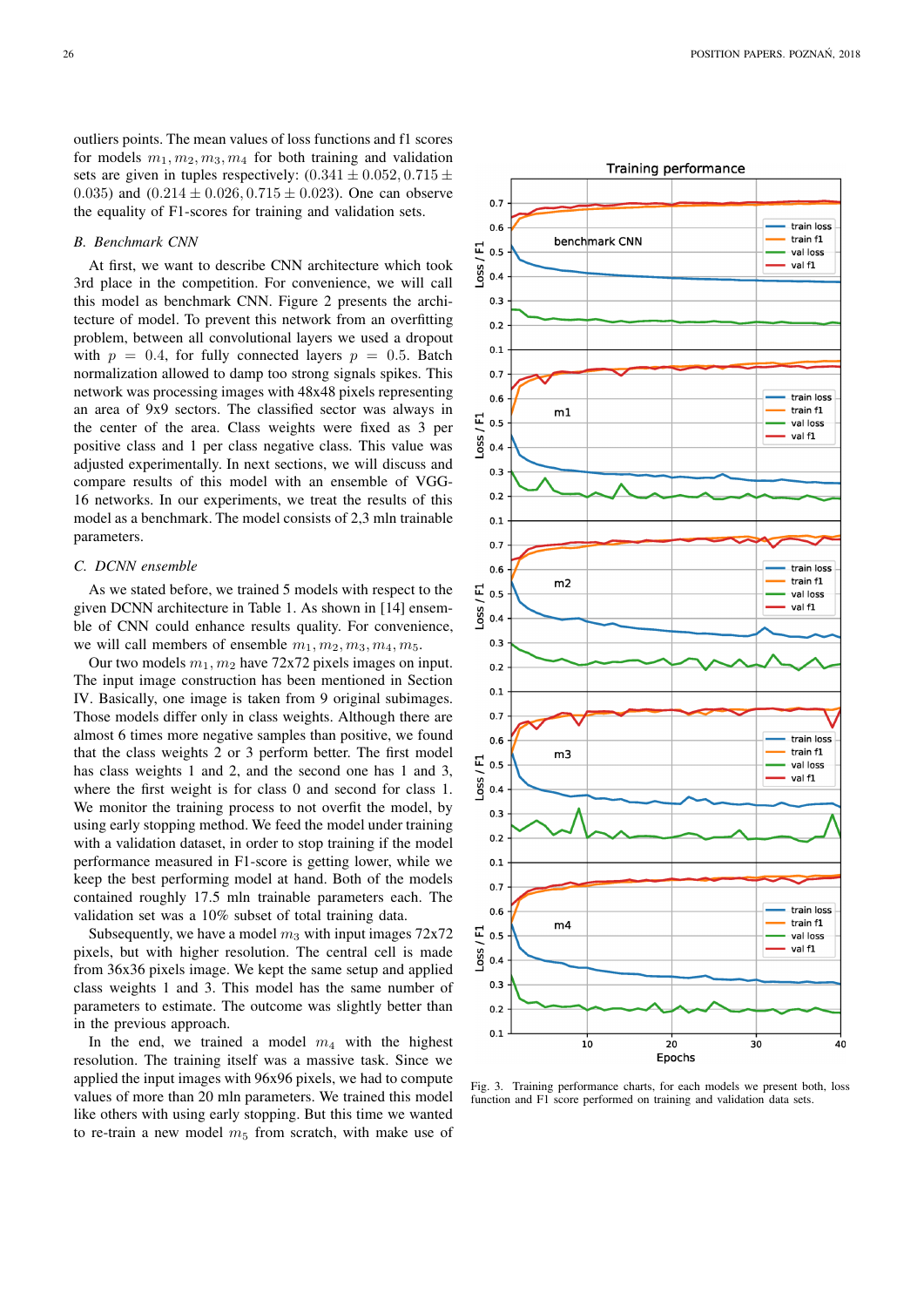all data, including validation data. During the first training, we estimated the number of epochs needed to establish the parameter. Then, in the next round, we just added 2 epochs more and started computing.

In the end, we made an ensemble of those described 5 models, which performed nicely on the leaderboard.

In the Figure 3 shown measurements from a training process for all models from the ensemble. F1 score values and binary cross-entropy loss function values seem to not always been correlated in outliers points. However, trends on both function are similar. We will discuss this problem in the next section.

## VII. RESULTS

Our models  $m_1, m_2$  are trained for more than 30 epochs, each epoch lasts for about 33 minutes. F-measure calculated on the validation data set is about 0.736. The model  $m_3$  has a bit higher F1 score – 0.738. The last model  $m_4$  has been trained for 37 epochs with F-measure 0.741. The epoch time length was close to 54 minutes on GPU P40 machine. It means that training of the biggest network took more than 33 hours of excessive computations.

After all, we created an ensemble of 5 models:  $m_1, m_2, m_3, m_4, m_5$  by computing arithmetic average based on predicted probabilities of the follicle presence.

TABLE I EXPERIMENTAL RESULTS - CLASS IFICATION QUALITY BASED ON CROSSVALIDATION

| Model          | F1 score | <b>Binary cross-entropy loss</b> |
|----------------|----------|----------------------------------|
| benchmark CNN  | 0.7132   | 0.2116                           |
| m <sub>1</sub> | 0.7357   | 0.1859                           |
| m <sub>2</sub> | 0.7329   | 0.1960                           |
| m <sub>3</sub> | 0.7384   | 0.1913                           |
| $m_{4}$        | 0.7415   | 0.1858                           |

As shown in table I and fig. 5  $m_1$ 's loss function is almost equal to  $m_4$ 's and  $m_3$ 's loss function results. However F1 score difference between this models is noticeable (fig. 4). The main reason for this behaviour is associated with lack of direct relation between F1 score and optimized binary cross-entropy function. F1 score could be seen as second level training quality function. It is not directly implied by cross-entropy but strongly correlated. This correlation is depended on a prior distribution of classes in training set. However, we could influence on strength of this correlation by changing class weights. The training set was unbalanced and contained approximately 14% of positive classes samples. This state leads optimization process to focus on precision of positive class classification. Increasing positive class weight leads model to choose a positive class as an output more frequently which implies increasing a recall importance in an optimization process. F1 score is the harmonic average of the precision and recall, which means that desired optimization method should focus equally on precision and recall to reach the best results.



Fig. 4. F1 score results for specific models based on 3-fold cross-validation



Fig. 5. Binary cross-entropy loss function results for specific models based on 3-fold cross-validation

The second reason could be damping output signal. A network could prefer to minimizing error penalty by taking less risk in making the decision and return probabilities near threshold value of 0.5. This behaviour could have many reasons. First of them could be wrong labeling in training set, which forces the network to generate different output from almost the same inputs. The second one could be a too limited capacity of the model to handle data and force network to bring outputs closer to a prior distribution. A possible solution for increasing a quality of the final class prediction could be changing a threshold or manipulating class weights. However, class weights manipulation had the influence on an entire training process which allows us to use directly optimization process as a tool to solve problems with unbalanced data. This